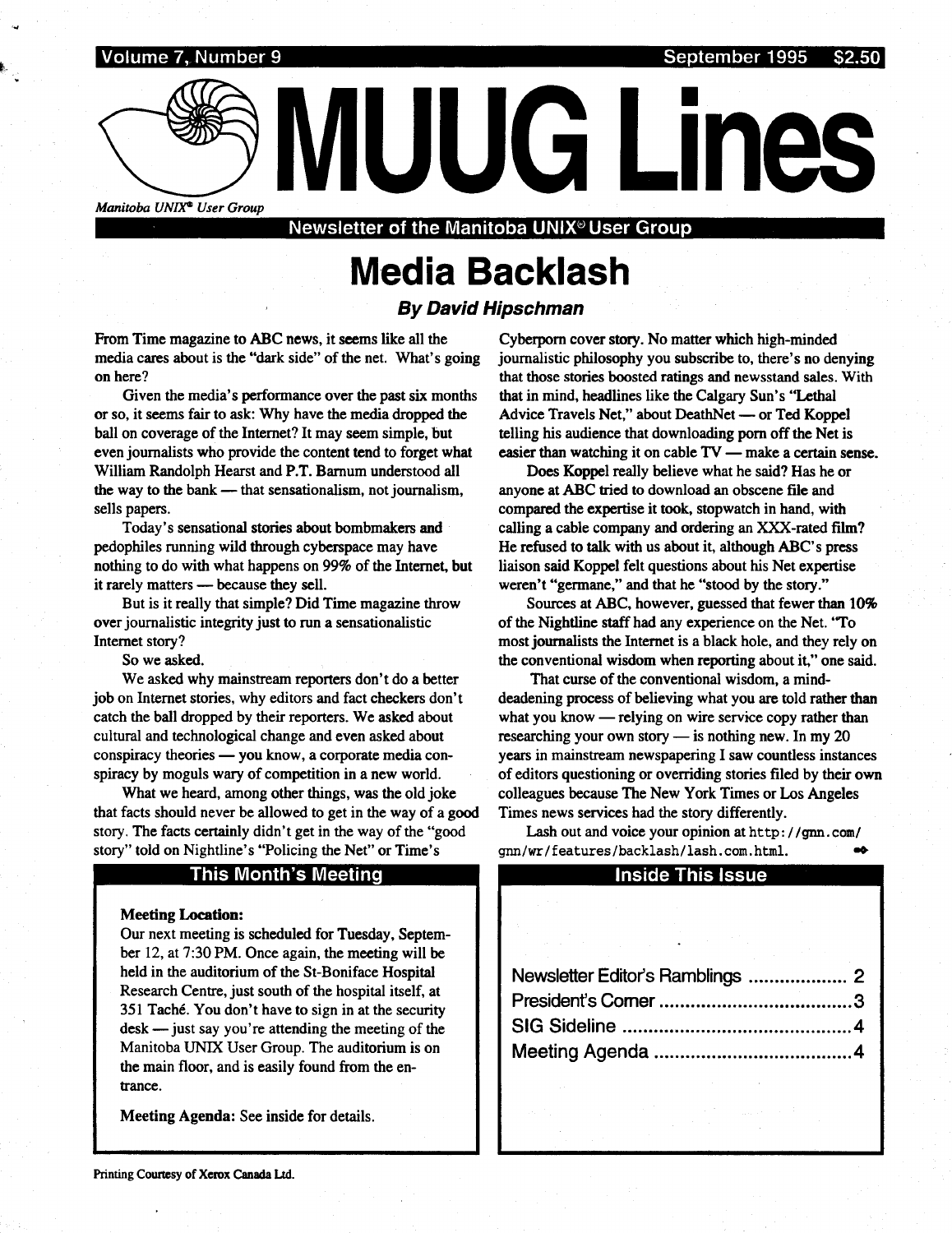#### RAMBLINGS

# Welcome Back!

## By Andrew Trauzzi

I hope that everyone had an enjoyable summer! The days are becoming shorter and the nights a little cooler which can only mean that Winter is around the corner!! (sorry) For those of you that would like something to do on those cold,

 

dark nights, here is a schedule of newsletter submission deadlines. This schedule is tentative and may be subject to change. In any case, welcome back to another MUUG year, and I hope to see you at the September meeting. a

## MUUG Lines Newsletter Deadlines for 1995-1996

| <b>Issue Number</b>       | Month     | <b>Articles</b> | <b>Deadlines</b><br><b>Final Copy</b> | <b>Mailing</b>   | <b>MUUG Monthly</b><br><b>Meeting Date</b> |
|---------------------------|-----------|-----------------|---------------------------------------|------------------|--------------------------------------------|
| Volume 7, No. 10 October  |           | September 17    | September 24                          | October 1        | October 10, 1995                           |
| Volume 8, No. 01          | November  | October 21      | October 28                            | November 4       | November 14, 1995                          |
| Volume 8, No. 02 December |           | November 18     | November 25                           | December 2       | December 12, 1995                          |
| Volume 8, No. 03          | January   | December 16     | December 23                           | December 30      | January 9, 1995                            |
| Volume 8, No. 04 February |           | January 20      | January 27                            | February 3       | February 13, 1996                          |
| Volume 8, No. 05          | March     | February 17     | February 24                           | March 2          | March 12, 1996                             |
| <b>Volume 8, No. 06</b>   | April     | March 16        | March 23                              | March 30         | April 9, 1996                              |
| <b>Volume 8, No. 07</b>   | May       | April 20        | April 27                              | May 4            | May 14, 1996                               |
| Volume 8, No. 08          | June      | May $18$        | May $25$                              | June 1           | June 11, 1996                              |
| Volume 8, No. 09          | September | August 17       | <b>August 24</b>                      | <b>August 31</b> | September 10, 1996                         |
| Volume $8$ , No. $101$    | October   | September 14    | September 21                          | September 28     | October 8, 1996                            |

Mailing deadline is always 10 days prior to meeting date, to ensure sufficient advance notice of motions, etc . All copy (ads, columns, meeting notices, etc.) must be submitted by noon on the final copy deadline date, which is one week prior to the mailing deadline . Articles and any other material that isn't time sensitive must be submitted by the articles deadline, which is one week prior to the final copy deadline.

#### The 1994-1995 Executive

| President:                | <b>Bary Finch</b>       | $(W)$ 934-1690 |
|---------------------------|-------------------------|----------------|
| Vice-President:           | Rob Wright              | $(W)$ 488-5175 |
| Treasurer/Secretary:      | Doug Shewfelt           | $(W)$ 986-7111 |
| <b>Publicity Director</b> | Rory Macleod            | $(W)$ 488-5168 |
| Programs:                 | Doug McLean             | $(W)$ 985-1643 |
| <b>Mailing List:</b>      | <b>Roland Schneider</b> | 1-204-785-9179 |
| Membership Sec.:          | <b>Roland Schneider</b> | 1-204-785-9179 |
| Newsletter editor:        | <b>Andrew Trauzzi</b>   | $(W)$ 986-6757 |
| <b>Past President</b>     | Susan Zuk               | $(W)$ 989-3530 |
| Information:              | <b>Bary Finch</b>       | $(W)$ 934-1690 |
|                           |                         | (FAX) 934-1308 |
| (or)                      | Andrew Trauzzi          | (W) 986-6757   |

#### Advertising Rates

| Quarter page        | <b>S50</b> |
|---------------------|------------|
| Half page           | \$75       |
| Full page           | \$100      |
| $Insert(1-4 pages)$ | \$100      |

Above prices are per issue . The first ad is charged at the full price; each successive month is  $1/2$  price.

Ad copy must be submitted by the final copy deadline for an issue (usually 3 weeks prior to the monthly meeting) in a format acceptable to the editor. (Please make arrangements with editor beforehand.)

Internet E-mail: editor@muug.mb.ca

#### Copyright Policy and Disclaimer

This newsletter is ©opyrighted by the Manitoba UNIX User Group. Articles may be reprinted without permission, for non-profit use, as long as the article is reprinted in its entirety and both the original author and the Manitoba UNIX User Group are given credit.

The Manitoba UNIX User Group, the editor, and contributors of this newsletter do not assume any liability for any damages that may occur as a result of information published in this newsletter .

#### Group Information

The Manitoba UNIX User Group meets at 7:30 PM the second Tuesday of every month, except July and August. Meeting locations vary. The newsletter is mailed to all paid-up members one week prior to the meeting. Membership dues are \$25 annually and are due as indicated by the renewal date on your newsletter's mailing label. Membership dues are accepted at any meeting, or by mail.

> Manitoba UNIX User Group P.O. Box 130, Saint-Boniface Winnipeg, Manitoba R2H 3B4

Internet E-mail: membership@muug.mb.ca WWW: http://www.muug.mb.ca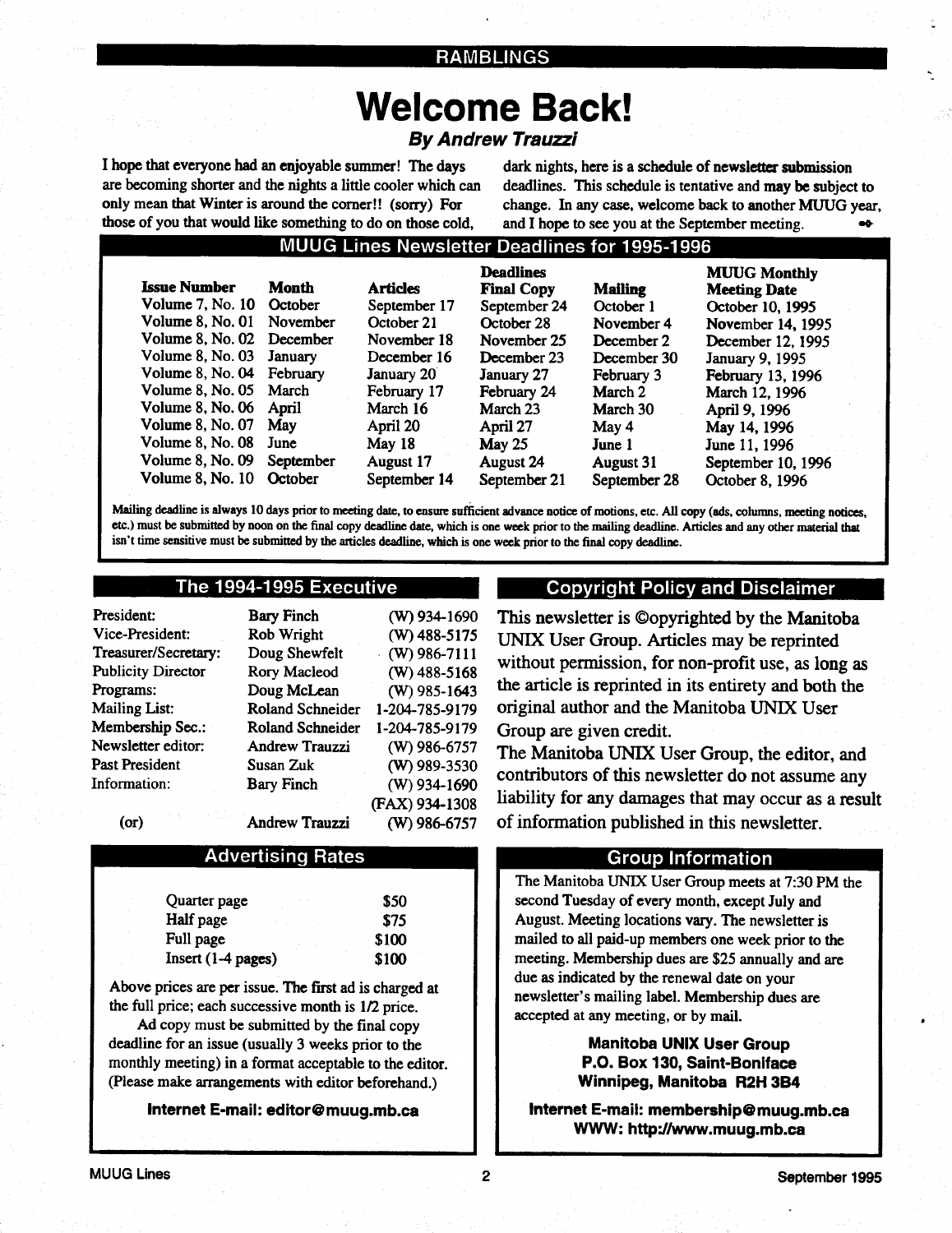# PRESIDENT'S CORNER Better Late than Never

# By Bary Finch

This is your first, rather brief, and somewhat tardy newsletter to announce that we are recommencing our 1995/1996 season on schedule, as you would expect. We are as usual holding our meetings at the St.Boniface Research Centre auditorium, on the second Tuesday of every month, at 7:30 p.m.

 

As well, the Linux SIG will be continuing on the third Tuesday of every month, except for December and June.

This announcement is coming at a rather late date due to the board not being quite as organized as it should have been. There has also been a

number of people that have had to leave the board due to other commitments, so we are a little short staffed at t his point.

We have a number of speakers lined up for later in the season, so you should see a variety of interesting topics coming. Unfortunately we were not able to arrange for a specific speaker for the September meeting, so the topic is as yet undetermined.

But come on out, and renew your coffee time acquaintances at the first MUUG meeting of the season! a